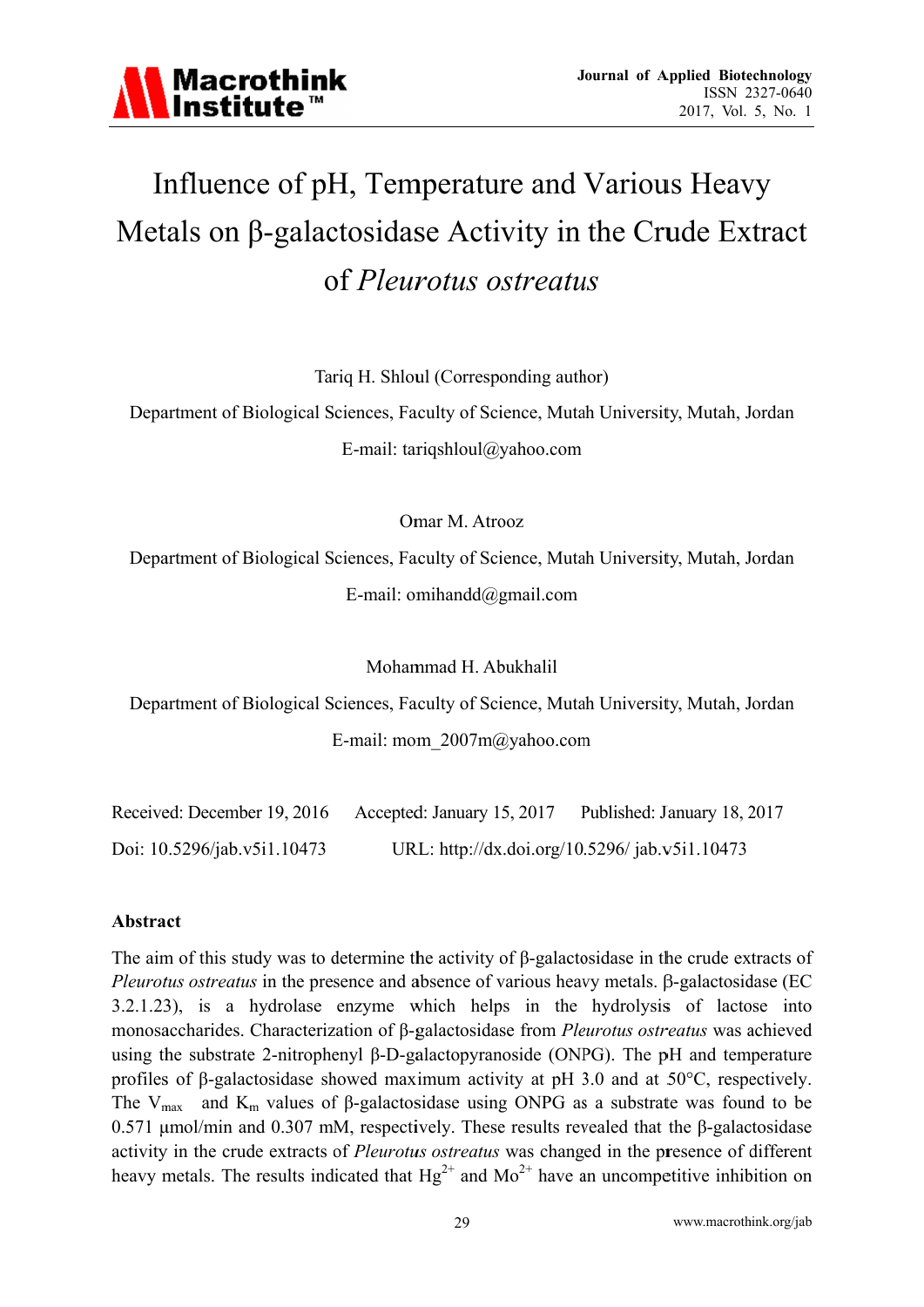

the β- galactosidase activity in the extract of *Pleurotus ostreatus* by decreasing both Km and  $V_{\text{max}}$  values. while  $Al^{3+}$ ,  $Cu^{2+}$ ,  $Cr^{3+}$ ,  $Zn^{2+}$  and  $Ni^{2+}$  showed mixed inhibition activity by decreasing V<sub>max</sub> values and by increasing K<sub>m</sub> values. However,  $Pb^{2+}$  was found to act as a non-competitive inhibition by decreasing  $V_{\text{max}}$  value. The findings suggested that crude extract of Pleurotus ostreatus can be used as a source of  $\beta$ -galactosidase for medical and industrial purposes.

**Keywords:** β-galactosidase, *Pleurotus ostreatus*, Enzyme activity, Inhibition, Heavy metals

## 1. Introduction

 $\beta$ -galactosidases (EC 3.2.1.23, galactohydrolase, lactase) are hydrolase enzymes that catalyze the hydrolysis of the glycosidic bonds of terminal nonreducing B-D-galactosyl residues of oligosaccharides and β-D-galactopyranosides (Seddigh & Darabi, 2014; Chandrasekar & van der Hoorn, 2016). β-galactosidases are well known biocatalyst to catalyze hydrolytic and transgalactosylation reactions (Princely et al., 2013). In addition,  $\beta$ -galactosidase enzyme is mainly used in the food industry to reduce the lactose concentration in milk products, with the aim of overcoming lactose intolerance (Dutra Rosolen et al., 2015). It has many medical and industrial applications include treatment of lactose malabsorption and production of lactose hydrolyzed milk (Haider & Husain, 2008; Jokar & Karbassi, 2011; Nath et al., 2014). β-Galactosidases have been obtained from microorganisms (bacteria, fungi and yeasts), plants (almonds, peaches, apricots, and apples) and animal sources (Haider  $\&$  Husain, 2007; O'connell & Walsh, 2007; Panesar et al., 2010).

Microorganisms are considered potentially to be the most suitable source of β-D-galactosidase for industrial applications. However, they differ in their optimum conditions for the production of enzyme (Panesar et al., 2010; Carević et al., 2015). Microorganisms produce enzymes at higher yields compared to animal and plant sources of enzymes (Jokar & Karbassi, 2011). In fungi, two principal strategies for catabolism of lactose are realized: (i) extracellular hydrolysis and subsequent uptake of resulting monomers and (ii) uptake of disaccharides (Juers et al., 2012; Miguel, 2015). One of major industrial β-Galactosidase sources is isolated from *Kluyveromyces lactis* and it is one of the most used enzymes for manufacturing milk and dairy products (Kim et al., 2004; Kim et al., 2006; Klewicki, 2007).

The problem of environmental pollution due to toxic metals is of major concern in the environment. The toxic metals entering the ecosystem may lead to accumulation, bioaccumulation and biomagnifications (Jaishankar et al., 2014). Heavy metals play an extremely important role in biochemical reactions which are significant for the growth and development of microorganisms, plants and animals (Kavamura & Esposito, 2010). At excess concentrations, these metal ions can become detrimental to living organisms, including fungi (Emamverdian et al., 2015). The presence of toxic compounds, such as heavy metals, is one important factor that can cause damage to organisms by altering major organisms physiological and metabolic processes (Aldoobie & Beltagi, 2013). Several heavy metals such as iron (Fe<sup>2+</sup>), manganese (Mn<sup>2+</sup>), zinc (Zn<sup>2+</sup>), copper (Cu<sup>2+</sup>), cobalt (Co<sup>2+</sup>), or molvbdenum  $(Mo^{2+})$  are essential for the growth of organisms (Gaur and Adholeya, 2004). Fungi are one of the most important group of organisms that have revealed different values of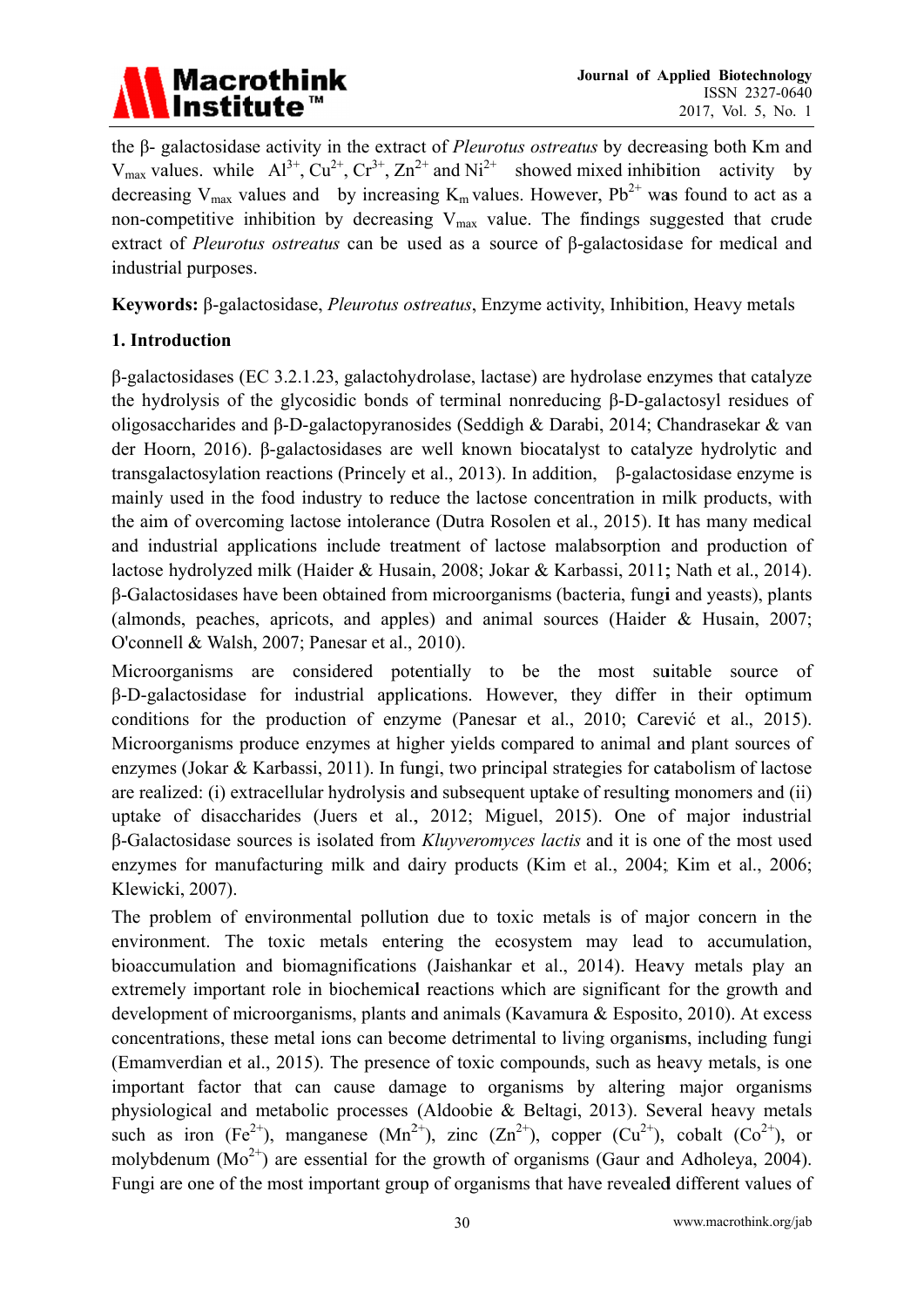

sensitivity towards metal ions (Jaeckel et al., 2005; Tong et al., 2016).

Pleurotus ostreatus, also known as the oyster mushroom, is a Basidiomycetes belonging to the family Pleurotaceae (Hibbett, 2007). Interest in this species has increased considerably in the last decade because of its gastronomic value and its nutraceutical properties (Barros et al., 2007; Papaspyridi et al., 2012). The medicinal beneficial effects of P. ostreatus, such as antioxidant, antitumor and cholesterol-lowering activities, have been investigated intensively (Horincar et al., 2014). It has been revealed that an extract of P. ostreatus was able to alleviate the hepatotoxicity induced by  $CCl_4$  in rats (Jayakumar et al., 2008). It has been also reported that the extract from P. ostreatus appeared to protect major organs such as the liver, heart, and brain of aged rats against oxidative stress (Jayakumar et al., 2008).

However, to our knowledge, no study has determined the activity and kinetics of B-galactosidase in the crude extract of *Pleurotus ostreatus*. Therefore, this study was conducted to characterize the enzyme in the term of pH, temperature and enzyme kinetic using the substrate 2-nitrophenyl B-D-galactopyranoside (ONPG) and to identify the effects of various heavy metals on its activity in order to use this enzyme in medical and food industrial purposes.

## 2. Materials and Methods

## 2.1 Fungi Sample

Pleurotus ostreatus was cultivated at Muta'h University in the biochemistry research lab at room temperature, Fungus grew through pores of bag (Kong, 2004). Samples have been collected from cultivated organism between April-August, 2015.

### 2.2 Chemicals

ONPG was purchased from Sigma Chemicals (St. Louis, MO, USA). Sodium potassium tartrate, Sodium carbonate anhydrous, Sodium acetate and Sodium dihydrogen phosphate were provided by Pharmacos (Birmingham, England), FLUKA (Madrid, Spain), Riedel-De Haen. Sigma-Aldrich Laborchemikalien Chemik (Seelze, Germany) and Panreac (Barcelona, Spain), respectively. All other chemicals were of the highest grade.

### 2.3 Crude Enzyme Preparation

Samples of *Pleurotus ostreatus* were homogenized in 100 mL sodium acetate buffer (100 mM, pH 5) in a blender for 4 min. The crude enzyme extract was filtered using filter paper and then was centrifuged at 10,000 rpm for 15 min (Luz et al., 2012). The extract was stored in a refrigerator at 4°C until use.

### 2.4 Enzyme Activity Assay

The activity of B-galactosidase was assayed using ONPG as a substrate. The assay mixture  $(1mL)$  was prepared by mixing 0.4 ml of 5.0 mM ONPG in 0.5 ml of 0.1 M acetate buffer (pH 4.0) and 0.1 mL of enzyme extract (Sekimata et al., 1989). After incubation for 15 min at 37°C, the reaction was terminated by addition of 1 mL of 0.1 mM  $Na<sub>2</sub>CO<sub>3</sub>$  and monitored at 420 nm. O-Nitrophenol (ONP) was the product of the enzyme catalyzed reaction and it contributed a certain vellow color in the assay mixture. One unit of enzyme activity is defined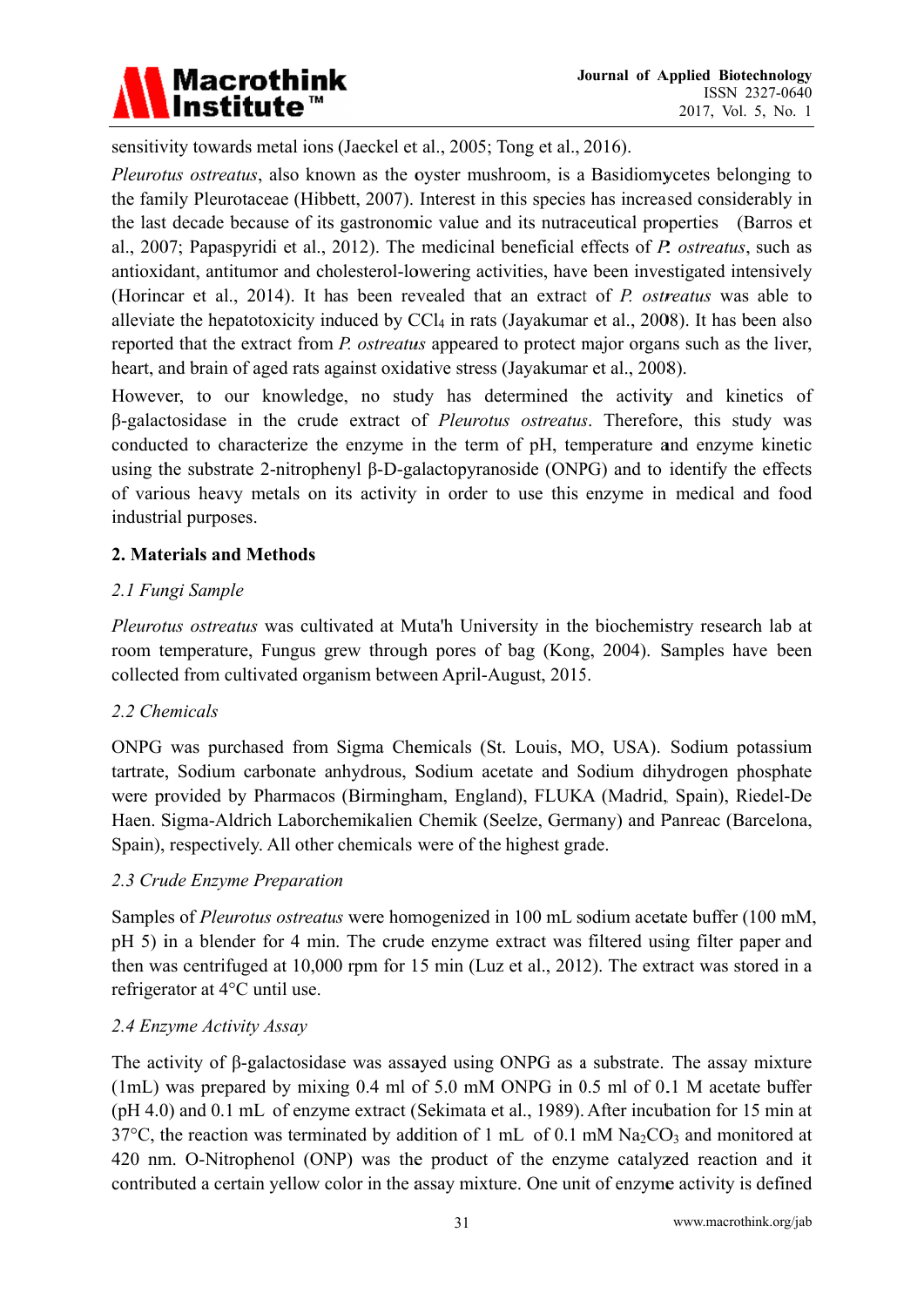

as the amount of enzyme that liberates 1.0 umol of ONP per minute under the assay condition (Gulzar & Amin, 2012; Carević et al., 2015).

## 2.5 Kinetic Parameters Determination

The maximum velocity ( $V_{max}$ ) and Michaelis-Menten constant ( $K_m$ ) of  $\beta$ -galactosidase for ONGP as substrate were determined. The effect of substrate concentration on enzyme activity was using optimum reaction pH and temperature. Keeping the amount of enzyme constant in assay mixture, the concentration of ONGP was increased from 1 mM to 8 mM. The enzyme activity was assayed by monitoring the absorbance at 420 nm. Lineweaver-Burk Plot (Reciprocal plots) were used to determine  $V_{max}$ ,  $K_m$  values (Lineweaver & Burk, 1934).

## 2.6 Effect of pH on  $\beta$  -galactosidase Activity

The enzyme-substrate reaction was performed using various buffer systems with different pH ranges from 2.0-9.0 in various buffer systems (Sodium acetate buffer and sodium phosphate buffer) (Lee et al., 2003; Pal et al., 2013). The enzyme assay was performed separately in each buffer system. The relative activities were calculated by dividing the velocity value at certain pH point by  $V_{\text{max}}$  value and then multiplied by 100 (Meghdari et al., 2015).

## 2.7 Effect of Temperature on B-galactosidase Activity

The enzyme-substrate reaction was carried out at various temperatures ranging from 20°C to 90 $\degree$ C using optimum reaction pH (Pal et al., 2013). The  $\beta$ -galactosidase activity was measured as previously described in the enzyme assay, and the relative activities were calculated by dividing the velocity value at certain temperature point by  $V_{max}$  value and then multiplied by 100 (Meghdari et al., 2015).

### 2.8 Effect of Different Heavy Metals on Enzyme Activity

In order to determine the effect of various metal ions on  $\beta$ -galactosidase activity, these metal ions were incorporated in the standard assay mixture at different concentrations (200-800µM). The activity was expressed as relative activity  $\binom{0}{0}$  compared to control (Nweke & Okpokwasili, 2011).

### 2.9 Statistical Analysis

All the experiments were done in triplicate and the results are expressed as mean values±standard deviations (S.D.) using Microsoft excel 2010.

### **3. Results and Discussion**

### 3.1 Effect of pH on  $\beta$ -galactosidase Activity

Enzymes are affected by changes in pH. The most favorable pH value the point where the enzyme is most active is known as the optimum pH (Talley & Alexov, 2010; Salwanee et al., 2013). The optimal pH value depends on various factors such as nature of buffer system, presence of activators or inhibitors, age of the cell and nature of the substrates (Bisswanger, 2014). The changes in ionization of prototropic groups in the active site of an enzyme at lower acid and higher alkali pH values may prevent proper conformation of the active site,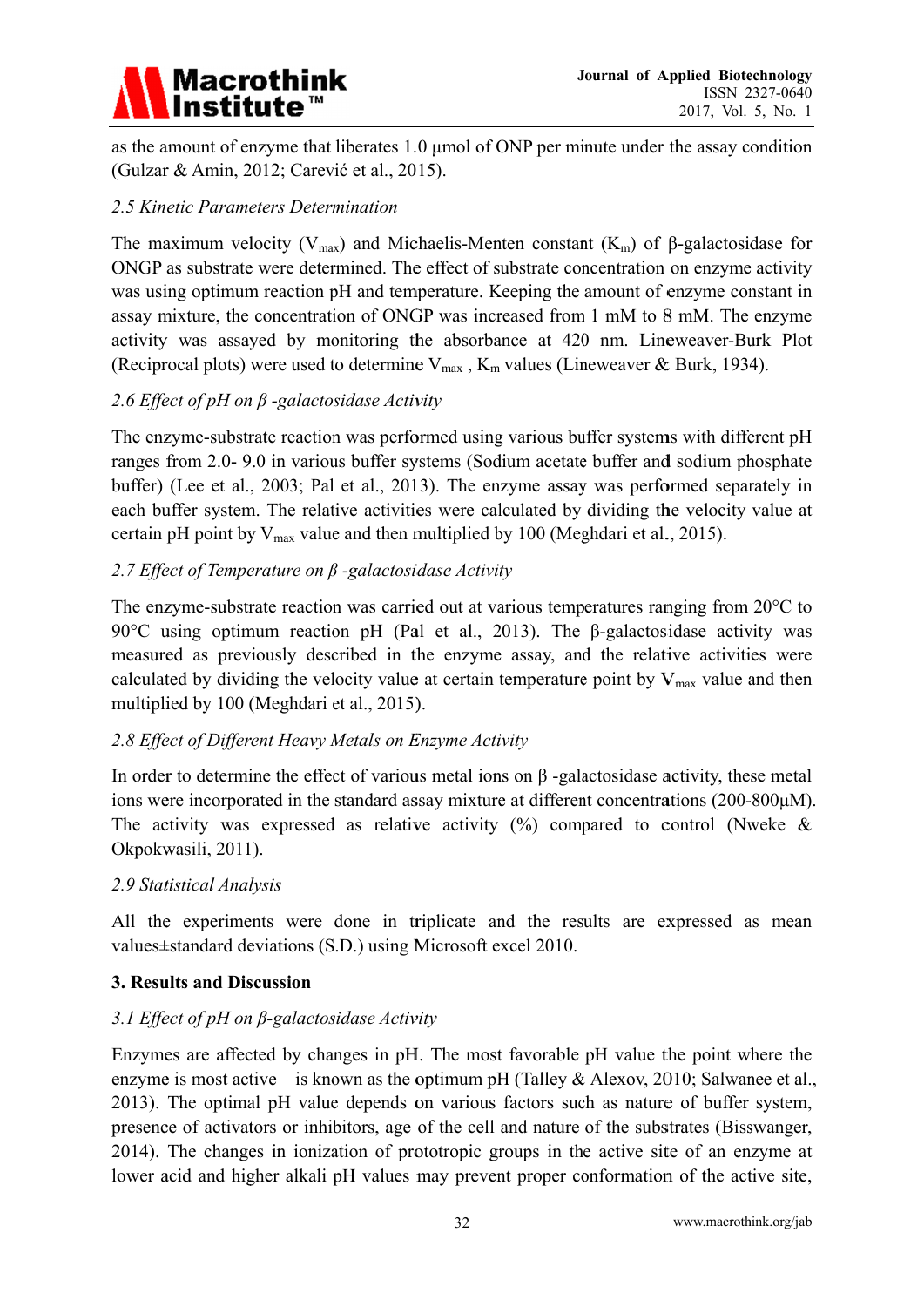

binding of substrates, and/or catalysis of the reaction (Robinson, 2015).

In the present study, it was observed that the maximum enzyme activity was measured at pH 3.0 (Figure 1). As the pH was increased above 3.0 the activities gradually decreased. The relative activities were based on the ratio of the activity obtained at certain pH to the maximum activity obtained at that range and expressed as percentage. The relative activity of β-galactosidases at pH 2.0, 3.0, 4.0, 5.0, 6.0, 7.0, 8.0 and 9.0 was 40.1%, 100%, 63.3%, 48.3%, 38.2%, 28.9%, 21.3% and 16.5%, respectively.



Figure 1. Relative activity  $(\%)$  of  $\beta$ -galactosidase in the crude extracts of *Pleurotus ostreatus* at different pH values using ONPG as a substrate. Mean $\pm$ SD (n=3).

Previous studies have shown that fungal  $\beta$ -galactosidases generally have acidic pH-optima in the range of 2.5-5.5 thus they are most effective for the hydrolysis of lactose present in acidic products such as whey (Husain, 2010). B-galactosidase from Teratosphaeria *acidotherma* showed optimum pH between 2.5- 4.0 using ONPG (Isobe et al., 2013). In addition, optimum pH value of  $\beta$ -galactosidase from *Aspergillus fonsecaeus* was found 2.6 to 4.5 using ONPG as a substrate (Gonzalez & Monsan, 1991). Another study showed that the optimum pH value of  $\beta$ -galactosidase from *Penicillium chrysogenum* was found at pH 4.0 (Nagy et al., 2001).

### 3.2 Effect of Temperature on  $\beta$ -galactosidase Activity

Temperature is another important factor that significantly influences the catalytic activity of enzymes. Each enzyme has an optimum temperature at which it performs best. It is well known that a decrease in the kinetic energy of the reactant molecules at low temperatures corresponds to a slower reaction (Salwanee et al., 2013). Temperature can affect an enzyme in two ways. One is a direct influence on the reaction rate constant, and the other is in thermal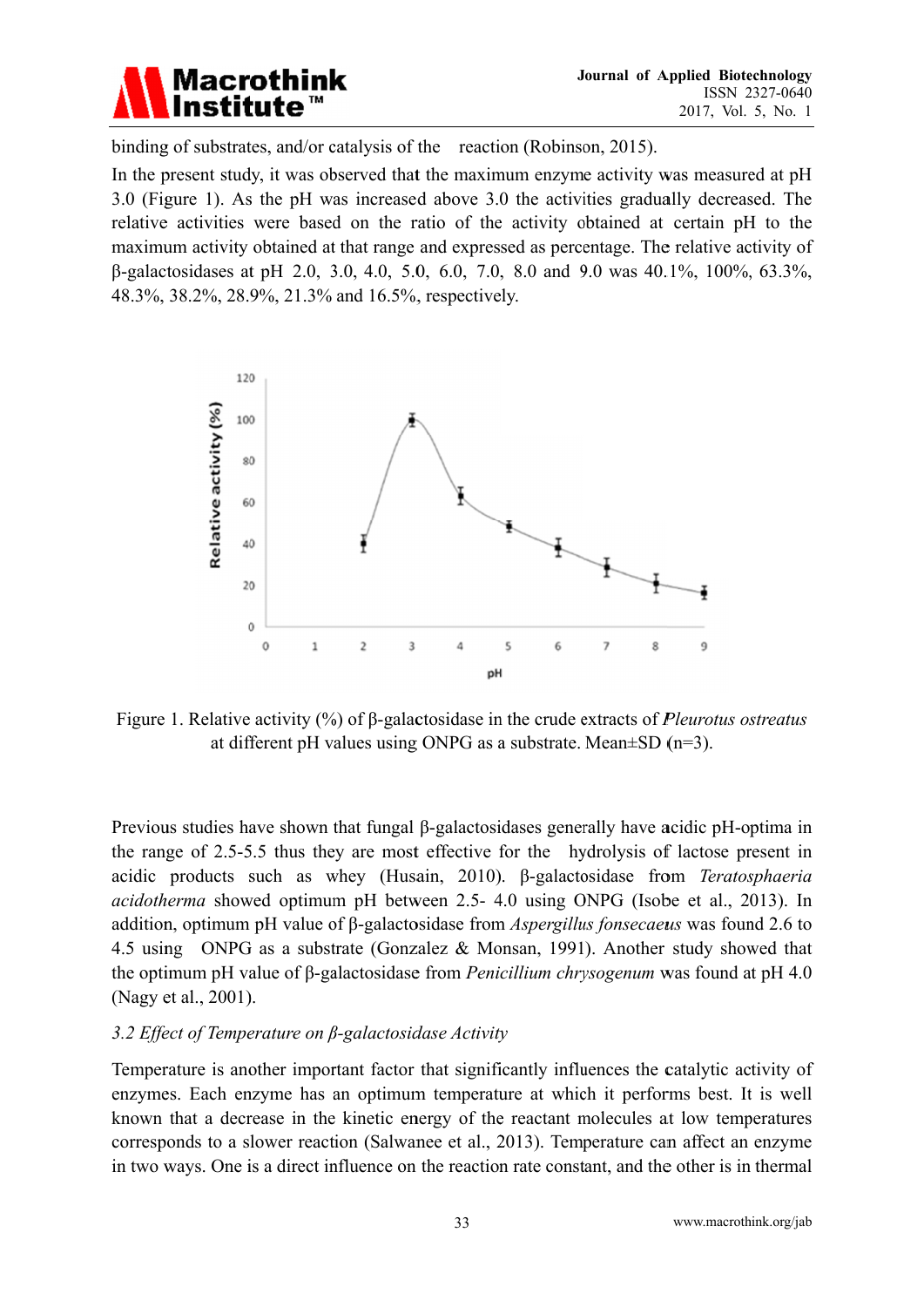

denaturation of the enzyme at elevated temperatures (Peterson et al., 2007).

However, the effect of temperature on the activity of  $\beta$ -galactosidase was determined by performing the standard assay procedure at different temperatures ranging from 20 to 90 °C. In the present findings, the optimum temperature for  $\beta$ -galactosidase activity was found to be 40 $^{\circ}$ C. The enzyme activity was gradually increased with increasing temperature up to 40 $^{\circ}$ C. and thereafter declined. The relative activities (as percentages) were expressed as the ratio of the  $\beta$ -galactosidase activity obtained at certain temperature to the maximum activity obtained at the given temperature range (Figure 2). The decrease in the activity of the enzyme at high temperatures may be attributed to temperature-induced conformational change at the active site and thus loss of active site (Haider & Husain, 2007; Daniel et al., 2010).

However, Optimum temperature value of β-galactosidase from Aspergillus terreus, Aspergillus nidulans and Penicillium chrysogenum using ONPG as a substrate was found to be 30°C (Diaz et al., 1996; Nagy et al., 2001; Vidya et al., 2014). In addition, optimum temperature of B-galactosidase from *Aspergillus fonsecaeus*. *Thermomyces lanuginosus* and *Rhizomucor* sp. was found to be at 50°C (Gonzalez & Monsan, 1991; Fischer et al., 1995; Shaikh et al., 1999). Also, β-galactosidase from *Aspergillus oryzae*, *Klumeromyces marxians*, *Aspergillus niger* and *Penicillium simplicissimum* showed optimum temperature between 55-60°C (Cruz et al., 1999; Rajoka et al., 2003; Domingues et al., 2005; Nizamuddin et al., 2008).

These observations from the pH and temperature-activity relationships indicate that the enzyme has the capacity to withstand the severity of industrial and medical applications.



Figure 2. Relative activity  $(\%)$  of  $\beta$ -galactosidase in the crude extracts of *Pleurotus ostreatus* at different temperature values using ONPG as a substrate. Mean $\pm$ SD (n=3).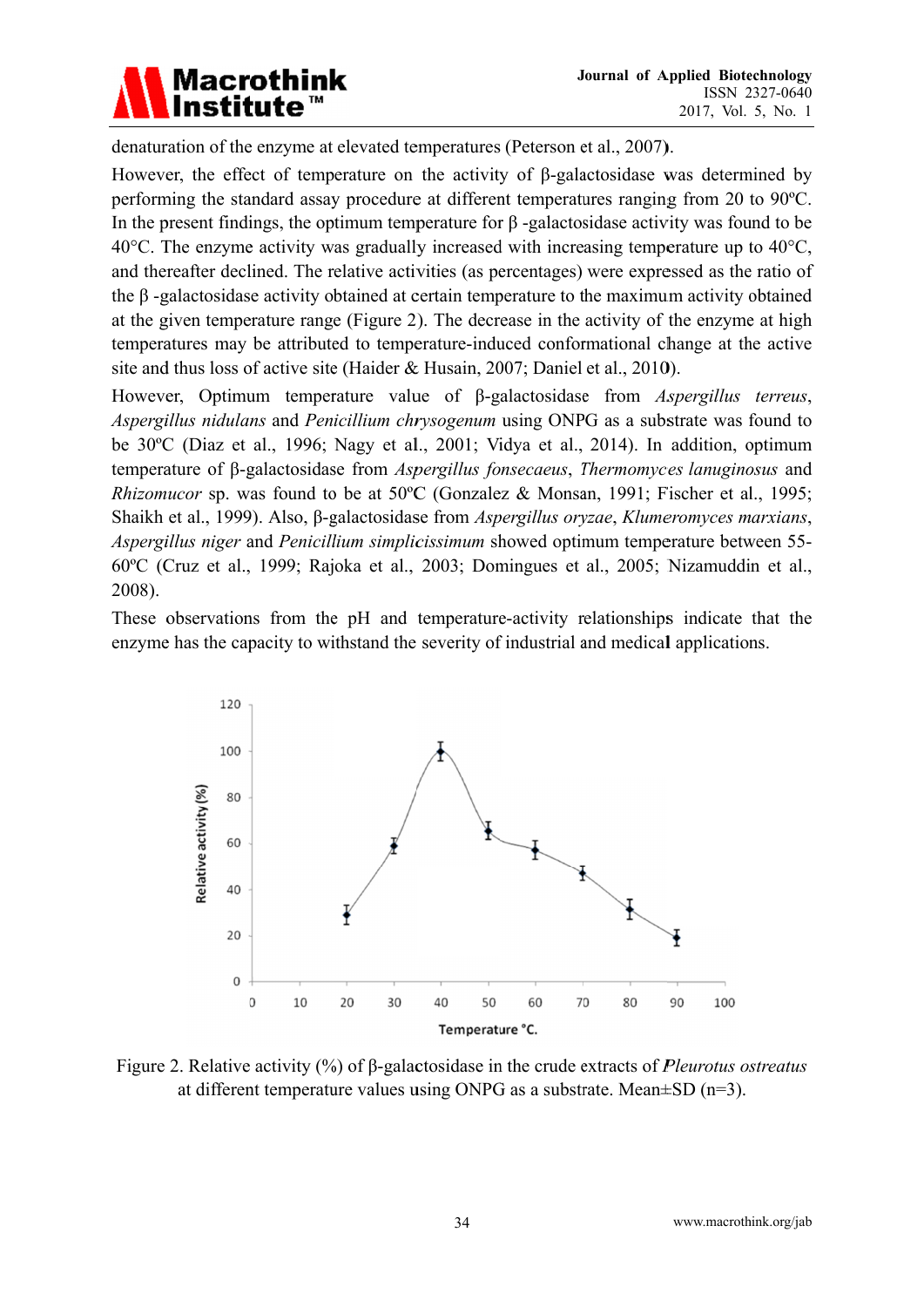

### 3.3 Kinetic Parameters

The kinetic parameters of  $\beta$ -galactosidase from *Pleurotus ostreatus* for hydrolysis towards ONPG at pH 3.0 and 40°C were determined by a typical double reciprocal Line-weaver Burk plot. The  $K_m$  and  $V_{max}$  values for hydrolyzing ONPG were found to be 0.307 mM and  $0.571 \mu$ mol/min, respectively (Figure 3).

 $V_{\text{max}}$  is the rate of reaction when the enzyme is saturated with substrate. Increasing the substrate concentration indefinitely does not increase the rate of an enzyme-catalyzed reaction beyond a certain point (Bar-Even et al., 2011). Besides, the relationship between rate of reaction and concentration of substrate depends on the affinity of the enzyme for its substrate. This is usually expressed as the  $K_m$  (Michaelis constant) of the enzyme, and reflects the affinity of the enzyme for its substrate.  $K_m$  is the concentration of substrate which permits the enzyme to achieve half  $V_{\text{max}}$ . The lower the  $K_{\text{m}}$ , the greater the affinity (so the lower the concentration of substrate needed to achieve a given rate) (Lu, 2004; Reuveni et al., 2014).

However,  $K_m$  value was less than that of other organisms, 11.3 mM for Thermomyces lanuginosus (Fischer et al., 1995), 0.785 for Rhizomucor sp. (Shaikh et al., 1999), 1.78 mM for Aspergillus fonsecaeus (Gonzalez & Monsan, 1991), 1.81 mM for Penicillium *chrysogenum* (Nagy et al., 2001) and 1,61 mM for *Aspergillus Oryzae* (Gargova et al., 1995).



Figure 3. Determination of  $V_{max}$  and  $K_m$  values for  $\beta$ -galactosidase in the crude extracts of *Pleurotus ostreatus* using ONPG as a substrate. Mean $\pm$ SD (n=3).

### 3.4 Effect of Different Heavy Metals on  $\beta$ -galactosidase Activity

Heavy metals at higher concentrations are toxic to living organisms primarily because of their protein binding capacity and hence to their ability to inhibit enzymes (Pritsch et al., 2006). All results are analyzed according to their effects: uncompetitive inhibition, mixed inhibition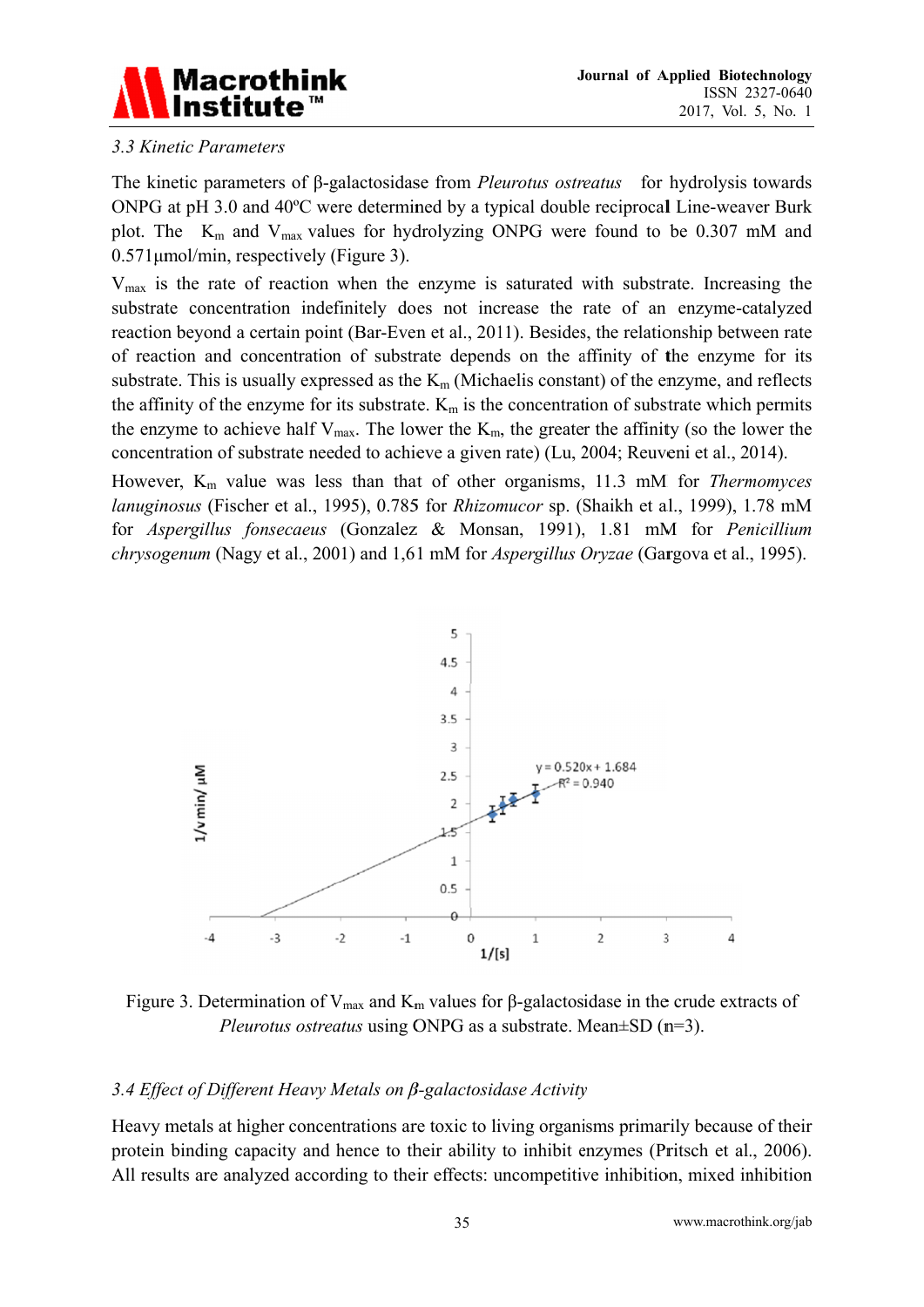

and noncompetitive inhibition.

The effect of an uncompetitive inhibitor is to decrease  $K_m$  and to decrease  $V_{\text{max}}$  (Voet et al., 2013; Gonze & Kaufman, 2015). Uncompetitive inhibition cannot be reversed by increasing the substrate towards a saturating concentration, leading to decrease both  $K_m$  and  $V_{max}$ (Sharma, 2012). As shown in table (1),  $Hg^{2+}$  and  $Mo^{2+}$  have an uncompetitive inhibition on the  $\beta$ -galactosidase extract activity in *Pleurotus ostreatus* by decreasing both  $K_m$  value from 0.307 mM to 0.285 mM and 0.253 mM, and  $V_{\text{max}}$  from 0.571 $\mu$ mol/min to 0.189 and 0.377  $\mu$ mol/min, respectively. Figure (4) showed that the relative activity (%) of the enzyme in the presence of Hg<sup>2+</sup> and Mo<sup>2+</sup> was 33.1% and 66.1%, respectively.

However, the effect of a mixed inhibitor is to increase  $K_m$  and to decrease  $V_{max}$  (Voet et al., 2013). If the ability of the inhibitor to bind the enzyme is exactly the same whether or not the enzyme has already bound the substrate, it is known as a non-competitive inhibitor. Non-competitive inhibition is sometimes thought of as a special case of mixed inhibition (Storey, 2005). In the present findings,  $Al^{3+}$ ,  $Cu^{2+}$ ,  $Cr^{3+}$ ,  $Zn^{2+}$  and  $Ni^{2+}$  have mixed inhibition on the  $\beta$ -galactosidase extract activity in *Pleurotus ostreatus* by decreasing V<sub>max</sub> from 0.571 μmol/min to 0.476, 0.43, 0.363, 0.425 and 0.39 μmol/min, and by increasing K<sub>m</sub> from 0.307 mM to 1.162, 0.91,1.28, 0.66 and 0.892 mM, respectively, while  $Pb^{2+}$  showed non-competitive inhibition by decreasing  $V_{\text{max}}$  from 0.571 µmol/min to 0.408, and showed no change on  $K_m$  value (Table 1). In addition, the relative activity of  $\beta$ -galactosidase in the presence of  $Al^{3+}$ ,  $Cu^{2+}$ ,  $Cr^{3+}$ ,  $Zn^{2+}$ ,  $Ni^{2+}$  and  $Pb^{2+}$  was 83.3%, 75%, 63.5%, 74.4%, 68.3% and 71.4%, respectively (Figure 4).



Figure 4. Relative activity (%) for B-galactosidase in the crude extracts of *Pleurotus ostreatus* in control and in presence of different heavy metals (600 µM) using ONPG as a substrate. Mean $\pm$ SD (n=3).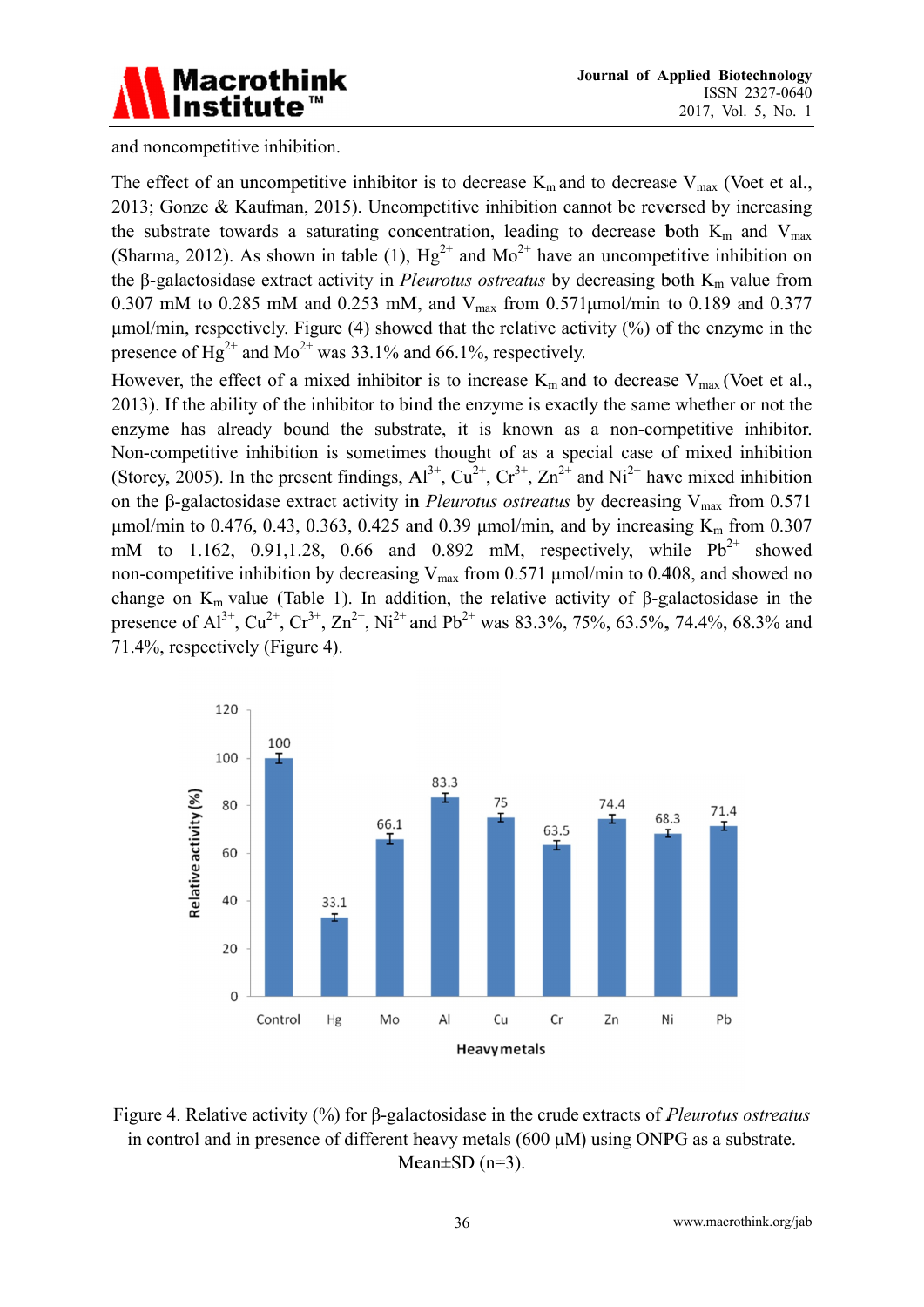

| Heavy metals | $K_m(mM)$ | $V_{max}(\mu mol/min)$ | Effects                  |
|--------------|-----------|------------------------|--------------------------|
| Control      | 0.307     | 0.571                  | Normal                   |
| $Hg^2$       | 0.285     | 0.189                  | Uncompetitive inhibition |
| $Mo^{2+}$    | 0.253     | 0.377                  | Uncompetitive inhibition |
| $Al^{3+}$    | 1.162     | 0.476                  | Mixed inhibition         |
| $Cu^{2+}$    | 0.91      | 0.430                  | Mixed inhibition         |
| $Cr^{3+}$    | 1.28      | 0.363                  | Mixed inhibition         |
| $Zn^{2+}$    | 0.66      | 0.425                  | Mixed inhibition         |
| $Ni2+$       | 0.892     | 0.390                  | Mixed inhibition         |
| $Pb^{2+}$    | 0.307     | 0.408                  | Non-competitive          |

Table 1. Kinetic values of  $\beta$ -galactosidase in the crude extracts of *Pleurotus ostreatus* in control and in presence of different heavy metals (600  $\mu$ M). Mean $\pm$ SD (n=3).

## 5. Conclusion

In the present study, characterization and kinetic parameters of the  $\beta$ - galactosidase in the crude extracts of *Pleurotus ostreatus* in the presence and absence of various heavy metals were investigated. The present findings showed that the crude enzyme  $\beta$ -galactosidase extracts of *Pleurotus ostreatus* has a potential activity according to its ability to hydrolyze the substrate ONPG evidenced by the  $K_m$  and  $V_{max}$  values. The optimum reaction conditions for crude  $\beta$ -galactosidase in the crude extracts of *Pleurotus ostreatus* was found to be at pH 3.0 and at temperature 40°C. The results of this study indicated that the values of  $K_m$  and  $V_{max}$  of β-galactosidase in the crude extracts of *Pleurotus ostreatus* for hydrolyzing ONPG were found to be 0.307 mM and 0.571 umol/min, respectively. These results suggested that the enzyme  $\beta$ -galactosidase in the crude extract of *Pleurotus ostreatus* could be applied to industrial, medical and other production processes. The results indicated that heavy metals such as,  $Hg^{2+}$  and  $Mo^{2+}$  have an uncompetitive inhibition, while  $Al^{3+}$ ,  $Cu^{2+}$ ,  $Cr^{3+}$ ,  $Zn^{2+}$  and  $Ni<sup>2+</sup>$  have a mixed inhibition, and Pb<sup>2+</sup> has a non-competitive inhibition.

### **References**

Aldoobie, N., & Beltagi, M. (2013). Physiological, biochemical and molecular responses of common bean (*Phaseolus vulgaris L.*) plants to heavy metals stress. *African Journal of* Biotechnology, 12 (29), 4614-4622. http://dx.doi.org/10.5897/AJB2013.12387.

Bar-Even, A., Noor, E., Savir, Y., Liebermeister, W., Davidi, D., Tawfik, D. S., & Milo, R. (2011). The moderately efficient enzyme: evolutionary and physicochemical trends shaping enzyme parameters. *Biochemistry*, 50, 4402-4410. http://dx.doi.org/10.1021/bi2002289.

Barros, L., Baptista, P., & Ferreira, I. C. (2007). Effect of *Lactarius piperatus* fruiting body maturity stage on antioxidant activity measured by several biochemical assays. Food and Chemical Toxicology, 45, 1731-1737. http://dx.doi.org/10.1016/j.fct.2007.03.006.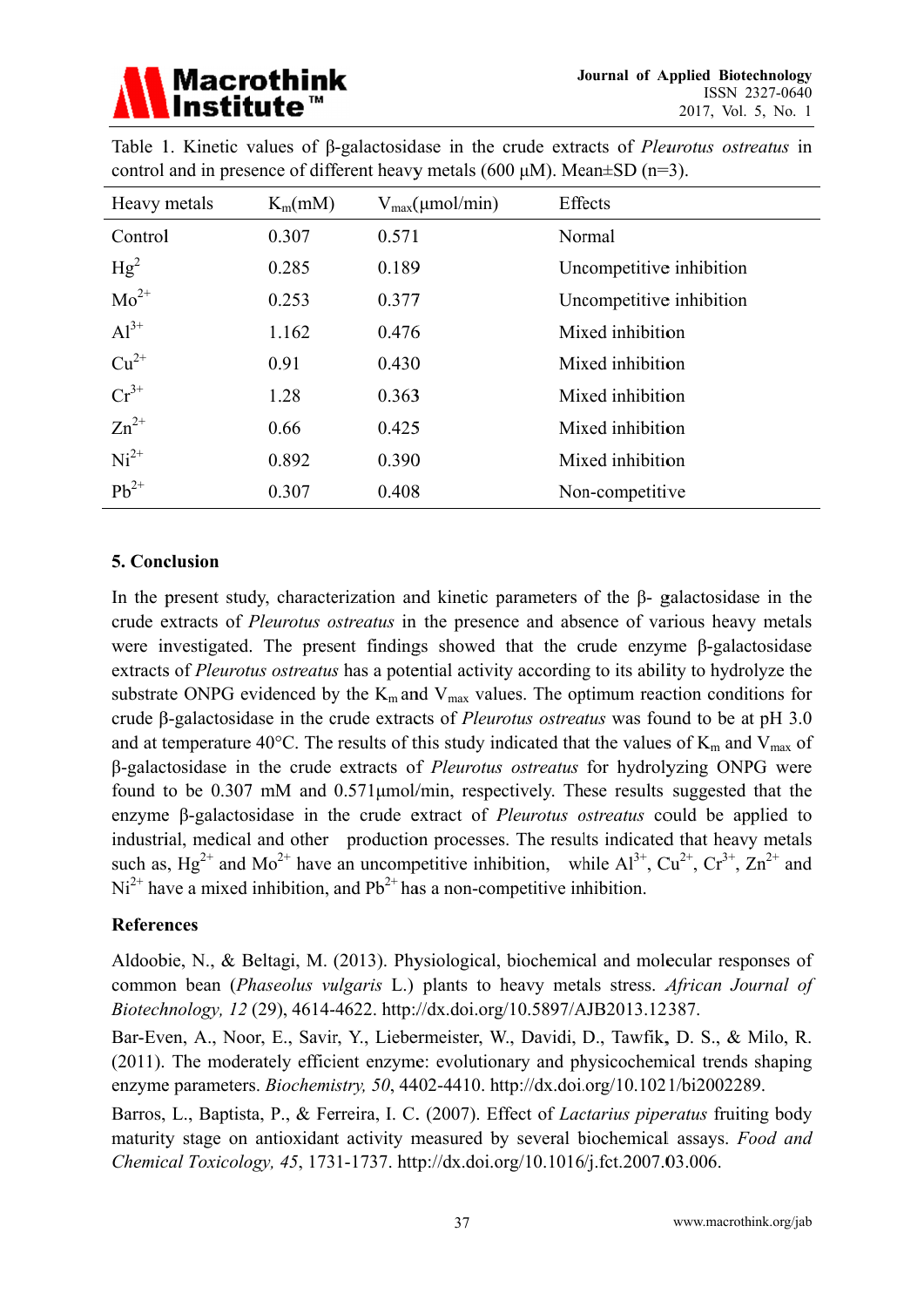

Bisswanger. H.  $(2014).$ Enzyme assays. Perspectives  $\mathcal{I}$ ,  $41-55$ .  $in$ Science http://dx.doi.org/10.1016/j.pisc.2014.02.005.

Carević, M., Vukašinović-Sekulić, M., Grbavčić, S., Stojanović, M., Mihailović, M., Dimitrijević, A., & Bezbradica, D. (2015). Optimization of  $\beta$ -galactosidase production from acid bacteria. Hemiiska lactic Industrija,  $69(3)$ , 305-312. http://dx.doi.org/10.2298/HEMIND140303044C.

Chandrasekar, B., & van der Hoorn, R. A. (2016). Beta galactosidases in Arabidopsis and tomato-a mini review. Biochemical Society Transactions. 44. 150-158. http://dx.doi.org/10.1042/BST20150217.

Cruz, R., Cruz, V.c. D. A., Belote, J. G., de Oliveira Khenayfes, M., Dorta, C., dos Santos Oliveira, L. Z. H., Ardiles, E., & Galli, A. (1999). Production of transgalactosylated oligosaccharides (TOS) by galactosyltransferase activity from *Penicillium simplicissimum*. Bioresource technology, 70, 165-171. http://dx.doi.org/10.1016/S0960-8524(99)00033-4.

Daniel, R. M., Peterson, M. E., Danson, M. J., Price, N. C., Kelly, S. M., Monk, C. R., Weinberg, C. S., Oudshoorn, M. L., Lee, C. K. (2010). The molecular basis of the effect of temperature on enzyme activity. Biochemical *journal*,  $425.$ 353-360. http://dx.doi.org/10.1042/BJ20091254.

Diaz, M., Pedregosa, A., De Lucas, J., Torralba, S., Monistrol, I., & Laborda, F. (1996). Purification and properties of beta-galactosidase from Aspergillus nidulans. Microbiologia, 12, 585-592.

Domingues, L., Lima, N., & Teixeira, J. A. (2005). Aspergillus niger β-galactosidase production by yeast in a continuous high cell density reactor. Process Biochemistry, 40, 1151-1154. http://dx.doi.org/10.1016/j.procbio.2004.04.016.

Dutra Rosolen, M., Gennari, A., Volpato, G., & Volken de Souza, C. F. (2015). Lactose Hydrolysis in Milk and Dairy Whey Using Microbial β-Galactosidases. *Enzyme research*. http://dx.doi.org/10.1155/2015/806240.

Emamverdian, A., Ding, Y., Mokhberdoran, F., & Xie, Y. (2015). Heavy metal stress and some mechanisms of plant defense response. The Scientific World Journal. http://dx.doi.org/10.1155/2015/756120.

Fischer, L., Scheckermann, C., & Wagner, F. (1995). Purification and characterization of a thermotolerant beta-galactosidase from Thermomyces lanuginosus. *Applied* and environmental microbiology, 61, 1497-1501.

Gargova, S., Pishtijski, I., & Stoilova, I. (1995). Purification and properties of  $\beta$ -galactosidase from Aspergillus oryzae. Biotechnology & Biotechnological Equipment, 9, 47-51. http://dx.doi.org/10.1080/13102818.1995.10818861.

Gaur, A., & Adholeya, A. (2004). Prospects of arbuscular mycorrhizal fungi in phytoremediation of heavy metal contaminated soils. Current Science, 86, 528-534.

Gonzalez, R. R., & Monsan, P. (1991). Purification and some characteristics of B-galactosidase from Aspergillus fonsecaeus. Enzyme and microbial technology, 13, 349-352. http://dx.doi.org/doi:10.1016/0141-0229(91)90156-5.

Gonze, D., & Kaufman, M. (2015). Chemical and enzyme kinetics.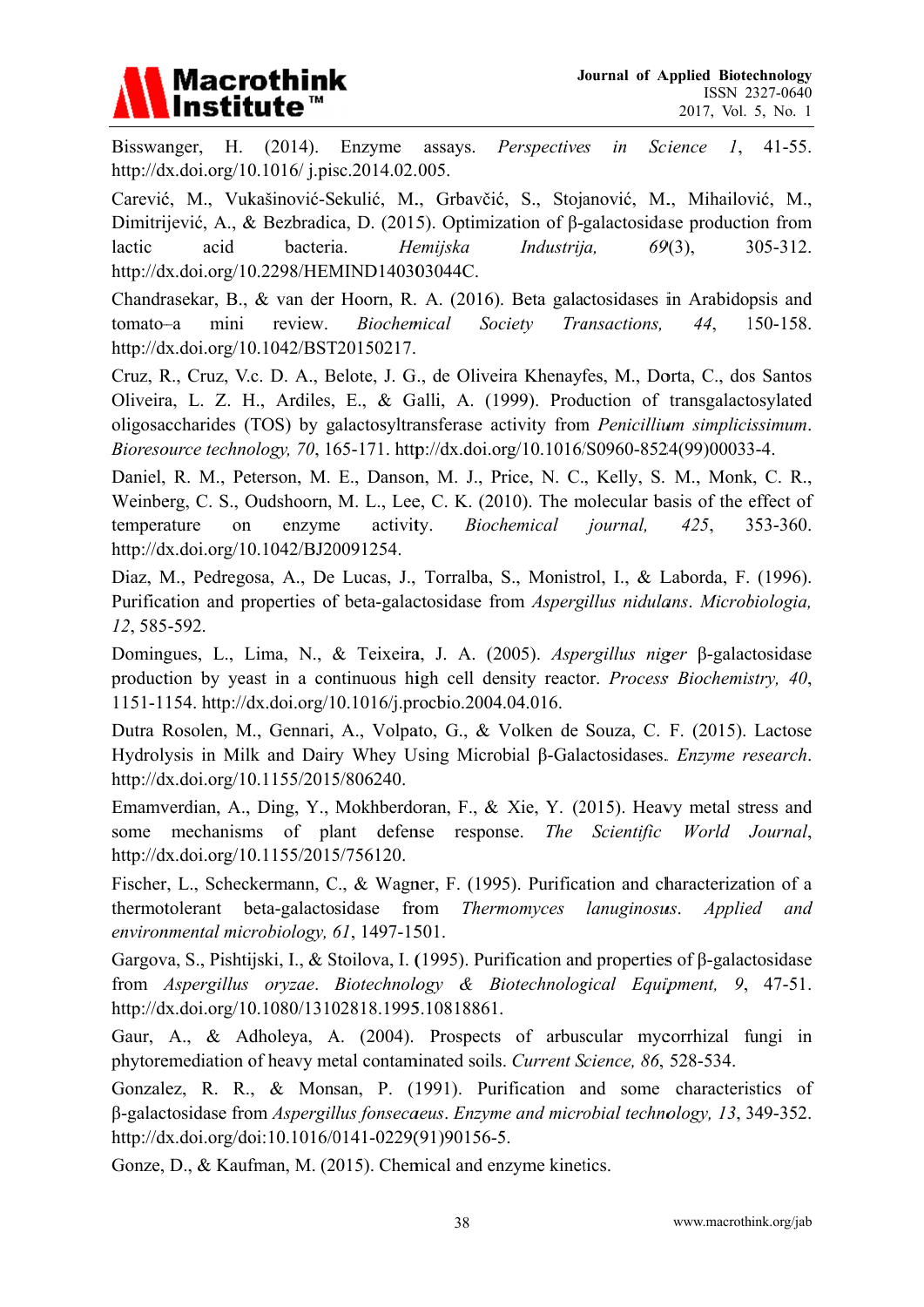

Gulzar, S., & Amin, S. (2012). Kinetic studies on  $\beta$ -galactosidase isolated from apricots (Prunus armeniaca kaisa). American Journal of Plant Sciences,  $3.636 - 645.$ http://dx.doi.org/10.4236/ajps.2012.35077.

Haider, T., & Husain, Q. (2007). Preparation of lactose - free milk by using salt fractionated almond (*Amygdalus communis*)  $\beta$  - galactosidase. *Journal of the Science of Food* and Agriculture, 87, 1278-1283. http://dx.doi.org/10.1002/jsfa.2840.

Haider, T., & Husain, Q. (2008). Concanavalin A layered calcium alginate-starch beads immobilized  $\beta$  galactosidase as a therapeutic agent for lactose intolerant patients. pharmaceutics, **International** journal  $\sigma f$ 359.  $1-6.$ http://dx.doi.org/10.1016/j.ijpharm.2008.03.013.

Hibbett, D. S. (2007). After the gold rush, or before the flood? Evolutionary morphology of mushroom-forming fungi (Agaricomycetes) in the early 21st century. Mycological research, 111, 1001-1018. http://dx.doi.org/10.1016/j.mycres.2007.01.012.

Horincar, V. B., Parfene, G., Tyagi, A. K., Gottardi, D., Dinică, R., Guerzoni, M. E., & Bahrim, G. (2014). Extraction and characterization of volatile compounds and fatty acids from red and green macroalgae from the Romanian Black Sea in order to obtain valuable bioadditives and biopreservatives. Journal of applied phycology, 26, 551-559. http://dx.doi.org/  $10.1007/$  s $10811-013-0053-0$ .

Husain, Q. (2010). β Galactosidases and their potential applications: a review. Critical Reviews in Biotechnology, 30, 41-62. http://dx.doi.org/10.3109/07388550903330497.

Isobe, K., Yamashita, M., Chiba, S., Takahashi, N., & Koyama, T. (2013). Characterization of new B-galactosidase from acidophilic fungus, *Teratosphaeria acidotherma* AIU BGA-1. Journal of bioscience and bioengineering, 116, 293-297. http://dx.doi.org/10.1016/ j.jbiosc.2013.03.012.

Jaeckel, P., Krauss, G.-J., & Krauss, G. (2005). Cadmium and zinc response of the fungi Heliscus lugdunensis and Verticillium cf. alboatrum isolated from highly polluted water. 346. Science  $\sigma f$  $the$ total environment. 274-279. http://dx.doi.org/10.1016/j.scitotenv.2004.12.082.

Jaishankar, M., Tseten, T., Anbalagan, N., Mathew, B. B., & Beeregowda, K. N. (2014). Toxicity, mechanism and health effects of some heavy metals. Interdisciplinary toxicology, 7, 60-72. http://dx.doi.org/10.2478/intox-2014-0009.

Javakumar, T., Sakthivel, M., Thomas, P., & Geraldine, P. (2008). Pleurotus ostreatus, an oyster mushroom, decreases the oxidative stress induced by carbon tetrachloride in rat kidneys. heart and brain. Chemico-Biological Interactions.  $176.$ 108-120. http://dx.doi.org/10.1016/j.cbi.2008.08.006.

Jokar, A., & Karbassi, A. (2011). In-house Production of Lactose-hydrolysed Milk by Beta-galactosidase from Lactobacillus bulgaricus. Journal of Agricultural Science and Technology, 13, 577-584.

Juers, D. H., Matthews, B. W., Huber, R. E. (2012). LacZ  $\beta$  - galactosidase: Structure and function of an enzyme of historical and molecular biological importance. *Protein Science*, 21, 1792-1807. http://dx.doi.org/10.1002/pro.2165.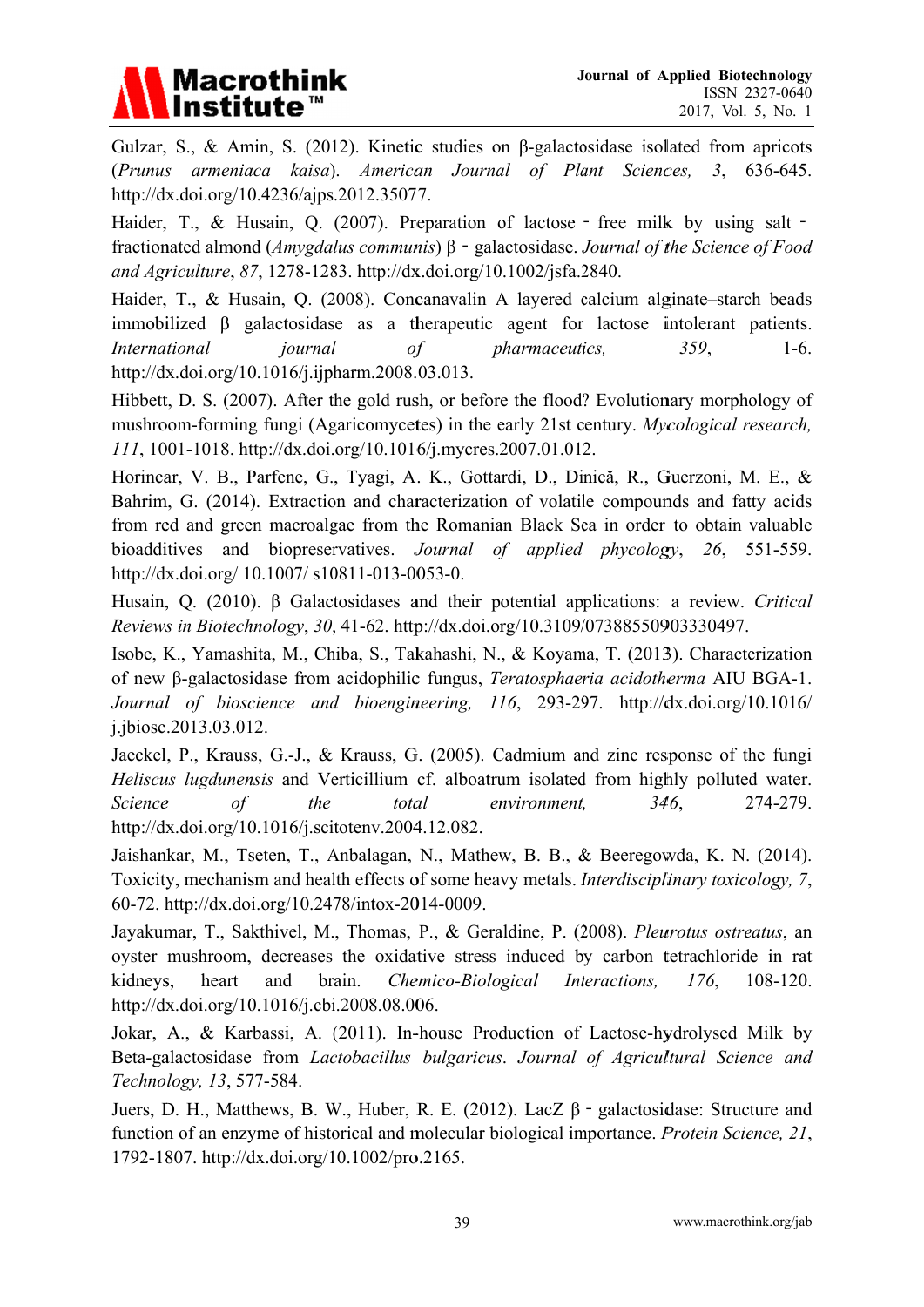

Kavamura, V. N., & Esposito, E. (2010). Biotechnological strategies applied to the decontamination of soils polluted with heavy metals. *Biotechnology Advances*, 28, 61-69. http://dx.doi.org/10.1016/j.biotechadv.2009.09.002.

Kim, C., Ji, E. S., & Oh, D. K. (2004). Characterization of a thermostable recombinant  $\beta$  galactosidase from Thermotoga maritima. Journal of applied microbiology, 97, 1006-1014. http://dx.doi.org/10.1111/j.1365-2672.2004.02377.x.

Kim, Y.-S., Park, C.-S., & Oh, D.-K. (2006). Lactulose production from lactose and fructose by a thermostable β-galactosidase from Sulfolobus solfataricus. Enzyme and Microbial Technology, 39, 903-908. http://dx.doi.org/10.1016/j.enzmictec.2006.01.023.

Klewicki, R. (2007). Formation of gal-sorbitol during lactose hydrolysis with  $\beta$ -galactosidase. Food Chemistry, 100, 1196-1201. http://dx.doi.org/10.1016/j.foodchem.2005.10.064.

Kong, W.-S. (2004). Descriptions of commercially important *Pleurotus* species. Oyster mushroom cultivation. Part II. Oyster mushrooms. Seoul: Heineart Incorporation, 54-61.

Lee, D. H., Kang, S.-G., Suh, S.-G., & Byun, J. K. (2003). Purification and characterization of a beta-galactosidase from peach (Prunus persica). Molecules and cells, 15, 68-74.

Lineweaver, H., & Burk, D. (1934). The determination of enzyme dissociation constants. the Journal  $\overline{of}$ American Chemical Society. 56. 658-666. http://dx.doi.org/10.1021/ja01318a036.

Lu, H. P. (2004). Single-molecule spectroscopy studies of conformational change dynamics  $in$ enzymatic reactions. Current pharmaceutical biotechnology, 5, 261-269. https://doi.org/10.2174/1389201043376887.

Luz, J. M. R. D., Nunes, M. D., Paes, S. A., Torres, D. P., Silva, M. D. C. S. D., & Kasuya, M. C. M. (2012). Lignocellulolytic enzyme production of *Pleurotus ostreatus* growth in agroindustrial wastes. **Brazilian** Journal 1508-1515.  $\sigma f$ Microbiology,  $43.$ http://dx.doi.org/10.1590/S1517-83822012000400035.

Meghdari, M., Gao, N., Abdullahi, A., Stokes, E., & Calhoun, D. H. (2015). Carboxyl-Terminal Truncations Alter the Activity of the Human  $\alpha$ -Galactosidase A. PloS one 10(2), e0118341. http://dx.doi.org/10.1371/journal.pone.0118341.

Miguel, A. S. M. (2015). Biotechnological Production of Oligosaccharides—Applications in the Food Industry. http://dx.doi.org/10.5772/60934.

Nagy, Z., Kiss, T., Szentirmai, A., & Biró, S. (2001). β-Galactosidase of Penicillium chrysogenum: production, purification, and characterization of the enzyme. Protein Expression and Purification, 21, 24-29. http://dx.doi.org/10.1006/prep.2000.1344.

Nath, A., Mondal, S., Chakraborty, S., Bhattacharjee, C., & Chowdhury, R. (2014). Production, purification, characterization, immobilization, and application of  $\beta$  galactosidase: a review. Asia - Pacific Journal of Chemical Engineering, 9, 330-348. https://doi.org/10.1002/apj.1801.

Nizamuddin, S., Sridevi, A., & Narasimha, G. (2008). Production of [beta]-galactosidase by Aspergillus oryzae in solid-state fermentation. African Journal of Biotechnology, 7, 1096.

Nweke, C. O., & Okpokwasili, G. C. (2011). Inhibition of  $\beta$ -galactosidase and  $\alpha$ -glucosidase synthesis in petroleum refinery effluent bacteria by phenolic compounds. Ambiente e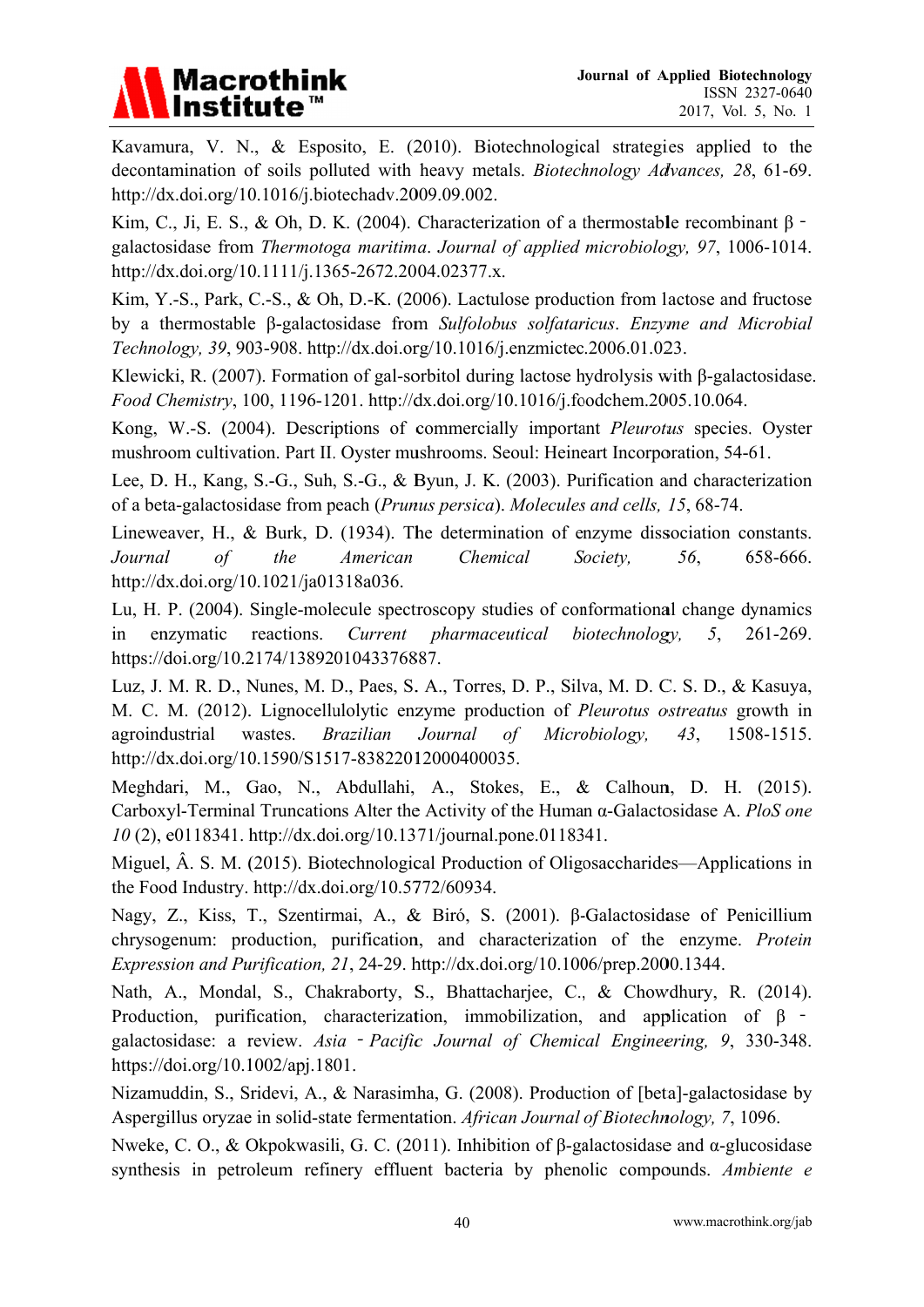

 $A$ gua- $An$ Interdisciplinary Journal  $\overline{of}$ **Applied** 6,  $40-53$ . Science, https://doi.org/10.4136/ambi-agua.172.

O'connell, S., & Walsh, G. (2007). Purification and properties of a B-galactosidase with potential application as a digestive supplement. Applied biochemistry and biotechnology, 141, 1-13. https://doi.org/10.1007/s12010-007-9206-4.

Pal, A., Lobo, M., & Khanum, F. (2013). Extraction, Purification and Thermodynamic Characterization of Almond (Amygdalus communis)[Beta]-Galactosidase for the Preparation of Delactosed Milk. Food Technology and Biotechnology, 51(1), 53-61.

Panesar, P. S., Kumari, S., & Panesar, R. (2010). Potential applications of immobilized B-galactosidase  $in$ food processing industries. Enzvme Research http://dx.doi.org/10.4061/2010/473137.

Papaspyridi, L.-M., Aligiannis, N., Topakas, E., Christakopoulos, P., Skaltsounis, A.-L., & Fokialakis, N. (2012). Submerged fermentation of the edible mushroom Pleurotus ostreatus in a batch stirred tank bioreactor as a promising alternative for the effective production of bioactive metabolites. *Molecules*, 17, 2714-2724. http://dx.doi.org/10.3390/molecules 17032714.

Peterson, M. E., Daniel, R. M., Danson, M. J., & Eisenthal, R. (2007). The dependence of enzyme activity on temperature: determination and validation of parameters. *Biochemical* Journal, 402, 331-337. http://dx.doi.org/10.1042/BJ20061143.

Princely, S., Basha, N. S., Kirubakaran, J. J., & Dhanaraju, M. (2013). Biochemical characterization, partial purification, and production of an intracellular beta-galactosidase from Streptococcus thermophilus grown in whey. European Journal of Experimental Biology,  $3, 242 - 251.$ 

Pritsch, K., Günthardt-Goerg, M. S., Munch, J. C., & Schloter, M. (2006). Influence of heavy metals and acid rain on enzymatic activities in the mycorrhizosphere of model forest ecosystems. Water Snow Landscape Res, 80, 289-304.

Rajoka, M. I., Khan, S., & Shahid, R. (2003). Kinetics and regulation studies of the production of  $\beta$ -galactosidase from *Kluyveromyces marxianus* grown on different substrates. Food Technology and Biotechnology, 41, 315-320.

Reuveni, S., Urbakh, M., & Klafter, J. (2014). Role of substrate unbinding in Michaelis–Menten enzymatic reactions. Proceedings of the National Academy of Sciences, 111, 4391-4396. http://dx.doi.org/10.1073/pnas.1318122111.

Robinson, P. K. (2015). Enzymes: principles and biotechnological applications. Essays in biochemistry, 59, 1-41. http://dx.doi.org/10.1042/bse0590001.

Salwanee, S., Wan Aida, W., Mamot, S., & Maskat, M. Y. (2013). Effects of enzyme concentration, temperature, ph and time on the degree of hydrolysis of protein extract from viscera of tuna (euthynnus affinis) by using alcalase. Sains Malaysiana, 42, 279-287.

Seddigh, S., & Darabi, M. (201). Comprehensive analysis of beta-galactosidase protein in plants based on *Arabidopsis thaliana. Turkish Journal of Biology*, 38, 140-150. http://dx.doi.org/10.3906/biy-1307-14.